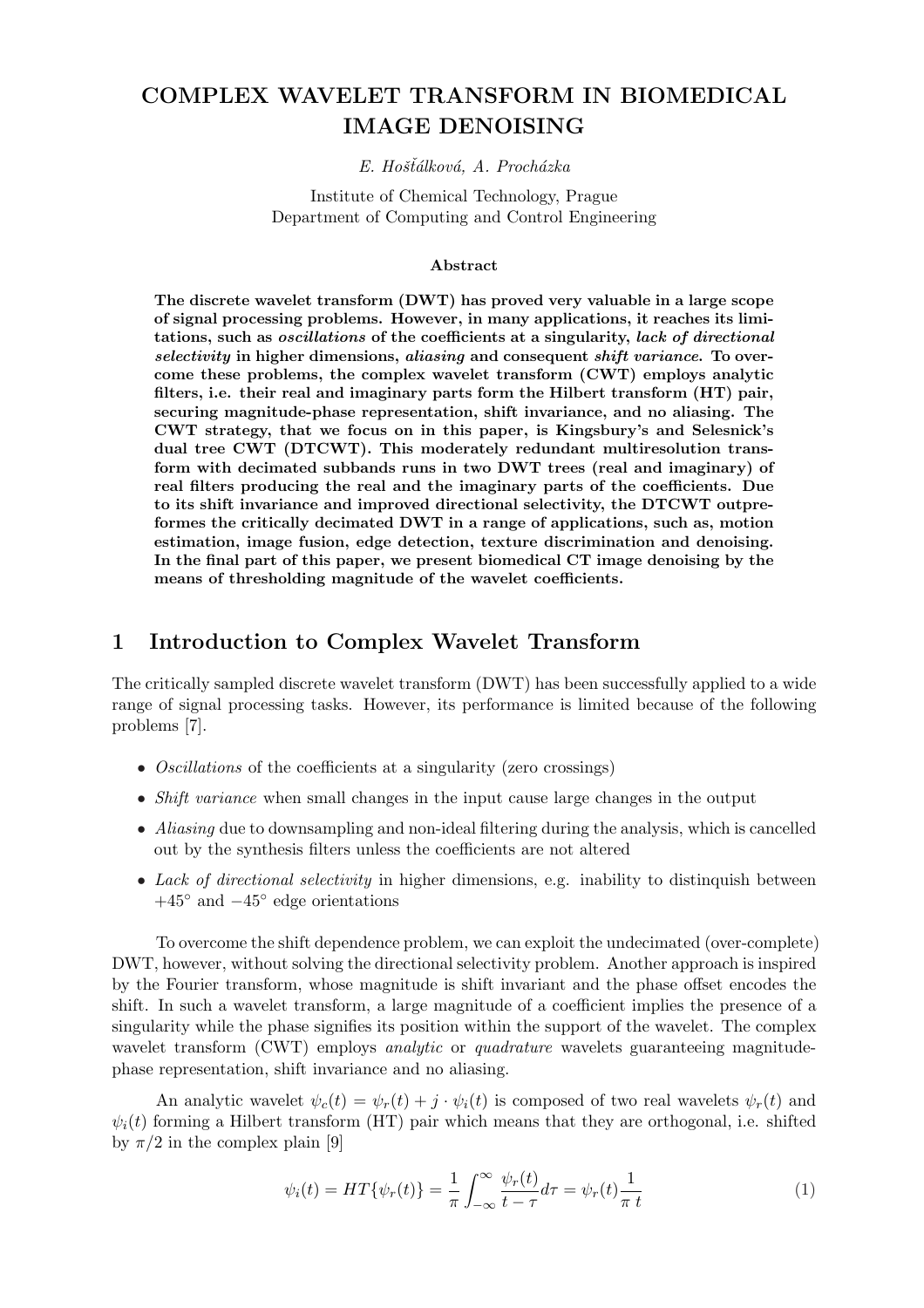

Figure 1: Comparison of the frequency spectra of a real and an analytic wavelet at level 4 both based on 14-tap filters presenting (a) a Daubechies wavelet curve, (b) its magnitude frequency spectrum, (c) a q-shift complex wavelet from [4] composed of a real and an imaginary wavelet forming an approximate Hilbert pair, and (d) its almost single-sided spectrum suppressing negative frequencies.

and for their Fourier transform pairs  $H_r(\omega)$  and  $H_i(\omega)$ 

$$
H_i(\omega) = FT\{HT\{\psi_r(t)\}\} = -j \cdot sgn(\omega)H_r(\omega)
$$
\n(2)

The crucial merit of quadrature filters is their single-sided Fourier spectrum eliminated to zero for negative frequencies  $\omega < 0$ . Thus half the bandwidth is spared and aliasing is greatly reduced which is substantial for desired shift invariance. Fig. 1 demonstrates the difference between the spectrum of a real and a quadrature wavelet.

Design of analytic wavelets presents a problematic task. As the HT is global in nature, e.i. infinitely extended in both time and frequency domain, the HT pair of a wavelet function with finite (compact) support has infinite support [7]. As a result, the designed wavelets can be only approximately analytic, shift invariant, and aliasing-free.

Other desirable properties [9] of wavelet filters are orthogonality securing energy preservation in the transform domain, linear phase response avoiding nonlinear phase distortion and consequent artifacts in the reconstructed signal, symmetry helping us to handle the boundary problem, regularity and compact support. Unfortunately, it is extremely difficult to include all these characteristics in a single wavelet design. For example, in two-channel filter banks, filter impulse response cannot be both symmetric and orthogonal except the Haar solution [1]. To introduce more degrees of freedom in filter design, we use biorthogonal bases that also provide simpler solution for linear phase response.

Basically, there are two main streams of the CWT wavelets design. The first one aims to produce  $\psi_c(t)$  forming orthonormal or biorthogonal bases. This strong constraint complicates dealing with the limitations of the DWT mentioned above. As an example of this approach, let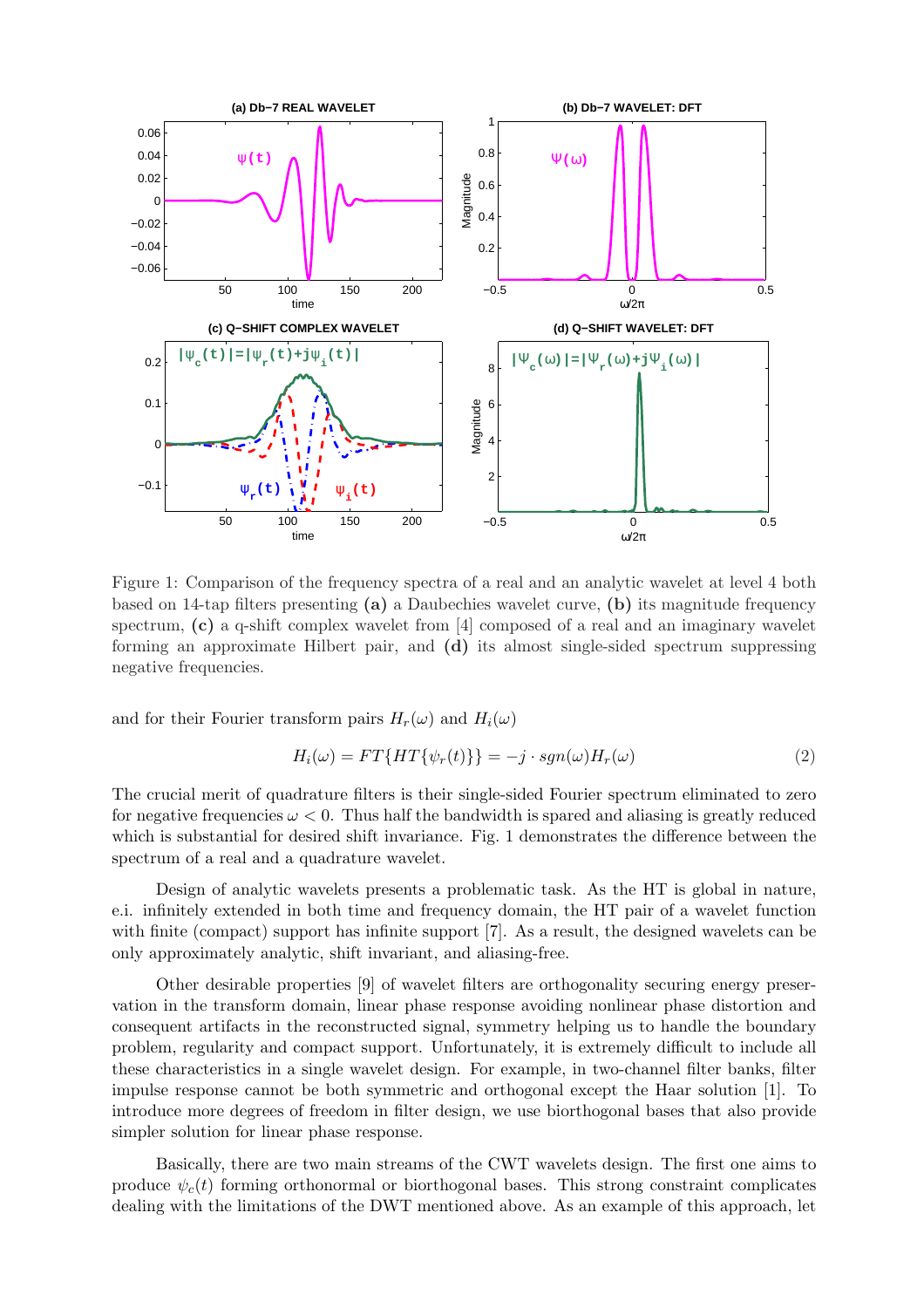

Figure 2: (a) Q-shift DTCWT 3-level analysis scheme [4].

us mention projection based CWT based on work of Fernandes and Spaendock [6] resulting in orthogonal IIR filters solutions. Projection means converting a real signal to analytic (complex) form through digital filtering. This nonredundant method seems promising in image or video compression.

The second designing philosophy is redundant representation of signals. The method that we focus on in this paper is Kingsbury's and Selesnick's [7] Dual-Tree CWT (DTCWT) employing  $\psi_c(t)$  whose real and imaginary parts  $\psi_r(t)$  and  $\psi_i(t)$  individually form orthogonal or biorthogonal bases. This technique utilizes two filter bank trees and thus is  $2^d:1$  redundant in d-dimensional space which is still far less expensive than the undecimated DWT.

## 2 Dual-Tree CWT

Similarly to the DWT, the DTCWT is a multiresolution transform with decimated subbands providing perfect reconstruction of the input. In contrast, it uses analytic filters instead of real ones and thus overcomes problems of the DWT at the expense of moderate redundancy. Running in two DWT trees a and b (real and imaginary) of real filters, this transform produces real and imaginary parts of the coefficients. The DTCWT decomposition scheme is shown in Fig. 2.

The wavelet functions  $\psi_r(t)$  and  $\psi_i(t)$  producing the complex wavelet  $\psi_c(t)$  form an approximate HT pair. The same applies to the scaling functions  $\phi_r(t)$  and  $\phi_i(t)$ . Hence the lowpass filters of both trees  $h_{0a}$ ,  $h_{0b}$ , same as the highpass filters  $h_{1a}$ ,  $h_{1b}$ , are in approximate quadrature. The synthesis filters of each tree  $g_{0a}$ ,  $g_{1a}$  and  $g_{0b}$ ,  $g_{1b}$  form orthogonal or biorthogonal pairs with the corresponding analysis filters  $h_{0a}$ ,  $h_{1a}$  and  $h_{0b}$ ,  $h_{1b}$ . The wavelet and scaling functions are related to the corresponding filters through the dilation and wavelet equations [2]

$$
\phi_r(t) = \sqrt{2} \sum_n h_{0a}(n) \phi_r(2t - n) \tag{3}
$$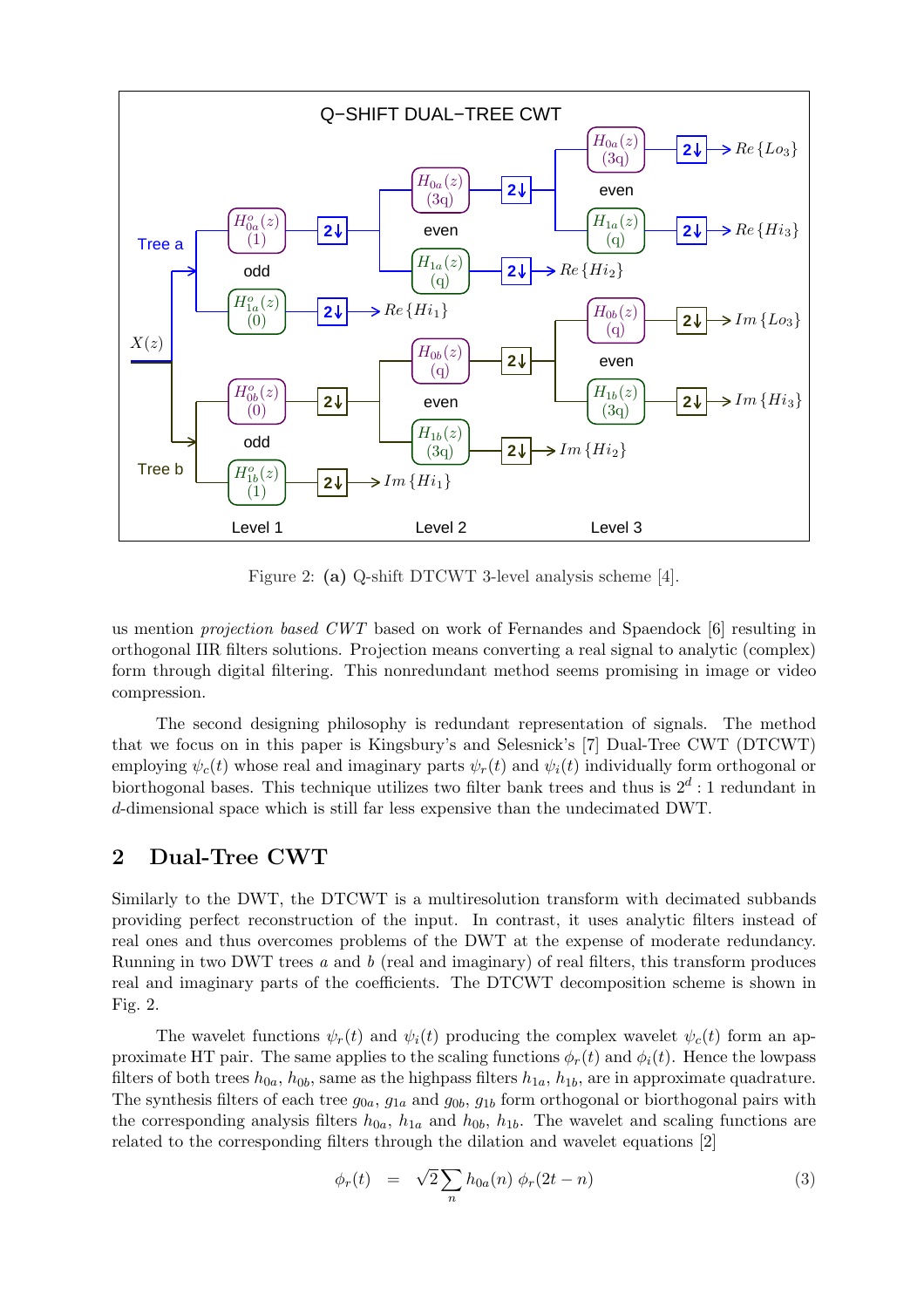

Figure 3: Approximate shift invariance according to percentual changes of subband energy of the DTCWT in comparison with the DWT. (a) An image conveying a triangular object, (b) the same image altered by a shift of the object, (c) absolute percentual changes of subband energy averaged over all subbands at levels from 1 to 4, (d) two levels of the DTCWT decomposition using near-symmetric 13,19-tap filters at stage 1 and q-shift 14-tap filters from [5] past stage 2 and percentual changes of subband energy after the shift in the image, and (e) the same for the DWT exploiting Daubechies length-14 filters.

$$
\psi_r(t) = \sqrt{2} \sum_n h_{1a}(n) \phi_r(2t - n) \tag{4}
$$

where t denotes continuous time and n the discrete time index. Similarly for  $\phi_i(t)$ ,  $\psi_i(t)$  from  $h_{0b}(n)$  and  $h_{1b}(n)$ .

The scheme in Fig. 2 employs Kingsbury's q-shift filters [5] where q stands for quarter sampling period. Filters  $h_{0a}^o$ ,  $h_{1a}^o$ ,  $h_{0b}^o$ , and  $h_{1b}^o$  of the first level are different from the others and we may use biorthogonal filters of our choice. To pick up opposite samples of the input in both trees, there is a one-sample offset between trees  $a$  and  $b$ . Past level 1, we use q-shift filters of a chosen length and the delays in one tree are 1/2 sample different form the opposite tree in order to get uniform interval between the samples of both trees and to satisfy the half-sample delay condition [7].

The half-sample delay condition is derived from a strategy of designing filters so that the wavelets generated by them form the Hilbert transform pair. This happens when the scaling filters  $h_{0a}$  and  $h_{0b}$  are offset from one another by a half sample [2]

$$
h_{0b}(n) = h_{0a}(n - 0.5)
$$
\n(5)

As a result, the lowpass filters of one tree interpolate midway between the lowpass filters of the other tree and the DT-CWT is shift invariant. In the frequency domain, the magnitude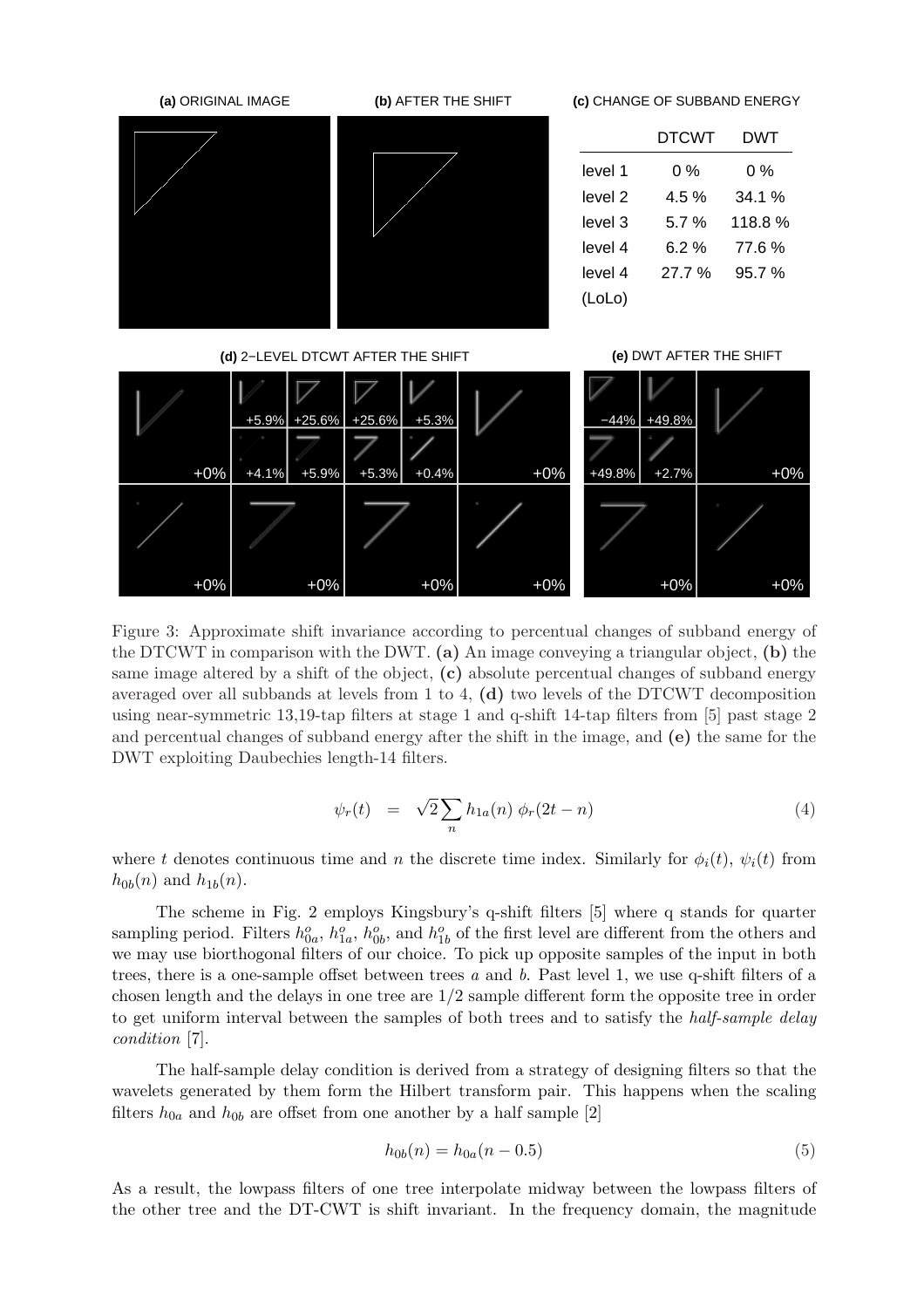

Figure 4: Histograms of the wavelet coefficients at level 3 with corresponding thresholding limits (in magenta). (a) Magnitudes of the DTCWT coefficients of the HiHi subband oriented at  $+45°$ and (b) the DWT coefficients of the HiHi subband oriented at  $\pm 45^\circ$ . The x-axis limits of both plots are reduced for better visibility.

condition is given by [7]

$$
|H_{0b}(e^{j\omega})| = |H_{0a}(e^{j\omega})|
$$
\n(6)

and the phase condition runs [7]

$$
\angle H_{0b}(e^{j\omega}) = \angle H_{0a}(e^{j\omega}) - 0.5\omega \tag{7}
$$

Unfortunately, the half-sample delay condition cannot be implemented with FIR filters (not even rational IIR filters) [2]. Filters with compact support always have a certain non-zero gain in their stopbands and aliasing cannot be eliminated. As an implication, the wavelet functions can be only approximately analytic and the DTCWT only approximately shift invariant and free from aliasing. Filters are designed to fulfil either (6) or (7) and only approximately satisfy the other. In case of q-shift filters, (7) is not exactly satisfied. [7].

Figure 3 presents approximate shift invariance of the 2-dimensional (2D) DTCWT in comparison with the DWT. The DTCWT exhibits smaller percentual subband energy changes after a shift of a triangular object in a binary image.

Apart from that, the 2D DTCWT also more selectively discriminates features of various orientations. While the critically decimated 2D DWT outputs three orientational selective subbands per level conveying image features oriented at the angles of  $90^{\circ}$ ,  $\pm 45^{\circ}$ , and  $0^{\circ}$ , the 2D DTCWT produces six directional subbands per level to reveal the details of an image in  $\pm 15^{\circ}$ ,  $\pm 45^{\circ}$  and  $\pm 75^{\circ}$  directions with 4:1 redundancy.

Due to its shift invariance and improved directional selectivity, the DTCWT outperforms the critically decimated DWT in a range of applications, such as, motion estimation, image fusion, edge detection [9], texture discrimination [8] and denoising. In this paper, we exhibit biomedical CT image denoising by the means of thresholding magnitude of the wavelet coefficients.

## 3 Biomedical Image De-Noising

In this section, we endeavour to remove noise from a Computed Tomography (CT) image of the brain shown in figure 6a. It is a greyscale image displayed with 'jet' colormap.

To determine the approximate amount of noise contained in the image, we estimate the Signal to Noise Ratio (SNR) from

$$
SNR = 20 \cdot log_{10} \frac{I_{max} - I_{min}}{\sigma_n} \tag{8}
$$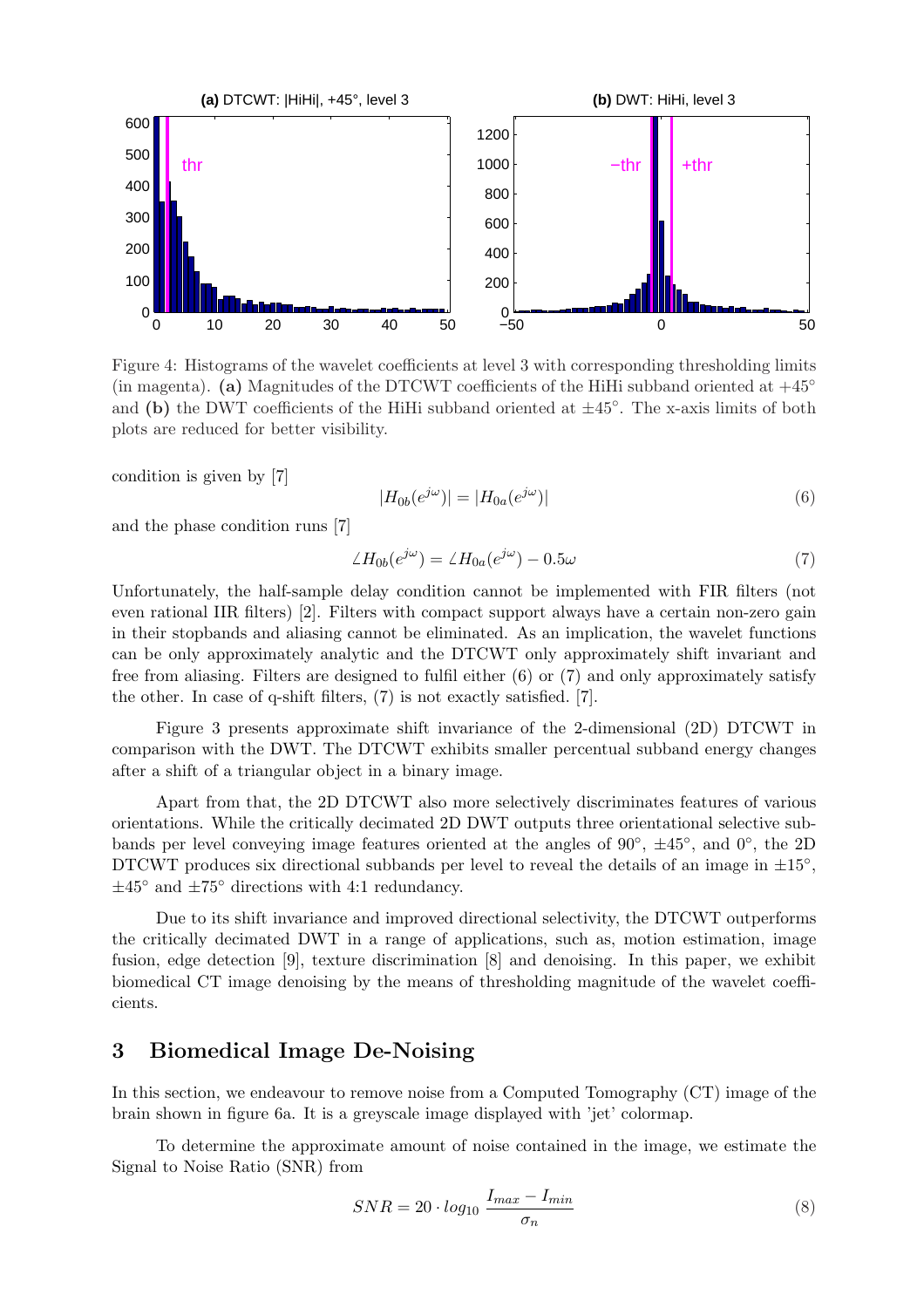

Figure 5: The CT image denoising by wavelet shrinkage displaying cuts of (a) the original image, (b) the image after denoising by shrinking magnitudes of the DTCWT wavelet coefficients, (c) the corresponding difference image, (d) the image after thresholding the DWT wavelet coefficients, and (e) the corresponding difference image.

where the difference between the maximum and the minimum pixel value  $I_{max}$  and  $I_{min}$ , respectively, represents the dynamic range of the image and  $\sigma_n$  is the standard deviation of the noise estimated from the areas that do not content any image component.

Denoising is carried out by wavelet shrinkage exploiting both the DWT and the DTCWT. In case of the DTCWT, we threshold the coefficients' magnitudes, not the real and imaginary parts separately. This approach is more convenient because the magnitude varies slowly and is not distorted by aliasing [7].

Figure 4 displays histograms of the wavelet coefficients of both transforms for a selected subband. The corresponding threshold limits for soft thresholding are depicted in magenta. To estimate these limits for each wavelet subband up to level 3, we use the HEURSURE method [3] - a heuristic variant of adaptive threshold selection by Stein's Unbiased Risk Estimate proposed by Donoho and Johnstone. The values estimated by this method do not appear sufficiently high for noise removal. That is why we multiply the estimated limits with a constant selected according to the trade-off between the SNR measure and a subjectively perceived degree of blurring. The results along with the corresponding SNRs are displayed in figure 5. Neither of the difference images seems to convey much of a correlated information from the original image. Figure 6b and c presents residuals of the whole images. We may observe a circular curve at the edge of the CT imaging area (no information) and a smaller one corresponding to the skull (we are interested in soft tissues, so no important information either). On the other hand, owing to the chosen threshold selection method, this experiment does not utterly demonstrate the advantages of the DTCWT over the DWT.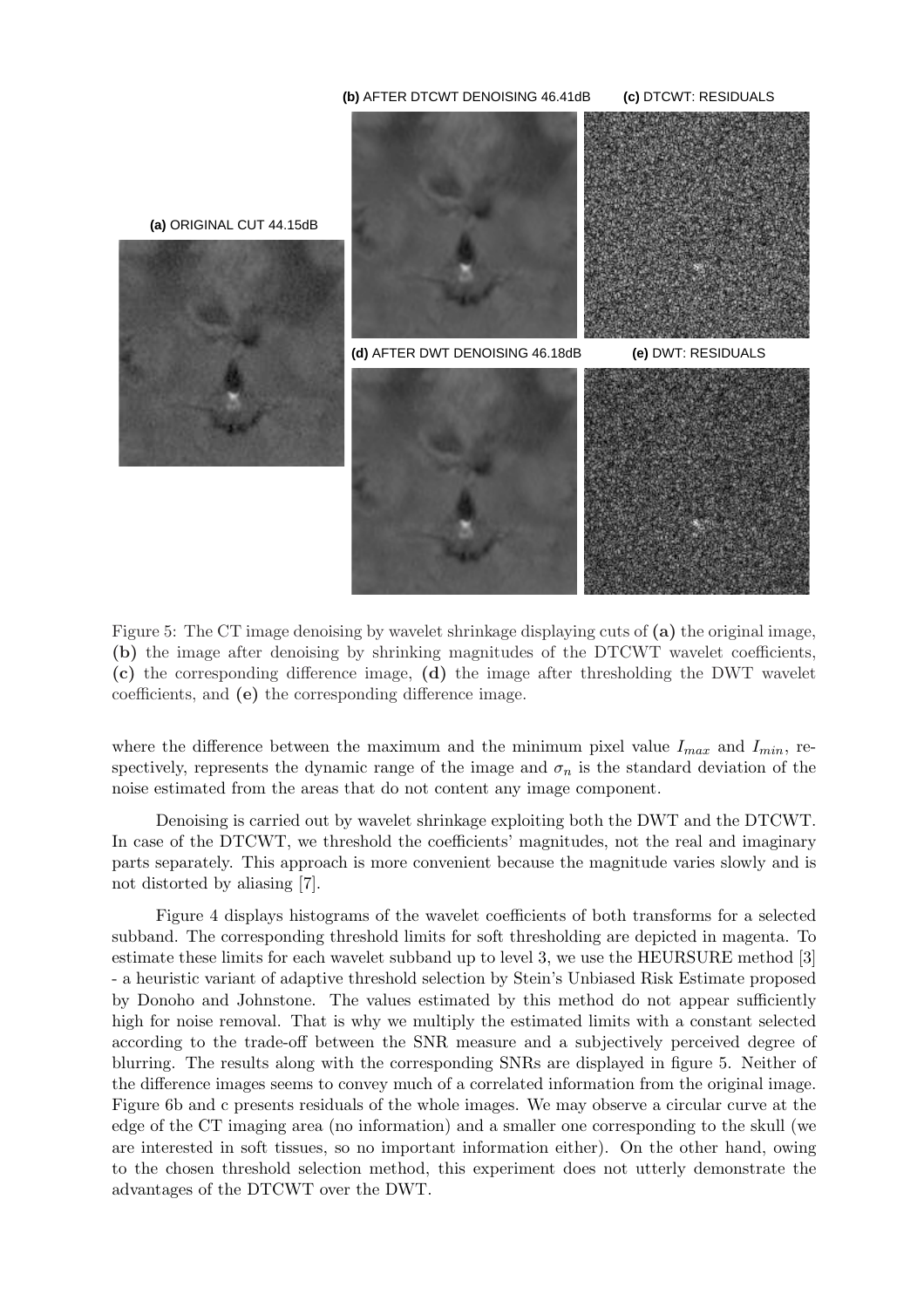

Figure 6: Residuals after denoising by adaptive-threshold wavelet shrinkage using the HEUR-SURE method of threshold selection. (a) The original axial CT image of the brain, (b) the difference between the original and the result of denoising by thresholding magnitudes of the DTCWT wavelet coefficients, and (b) the residuals after thresholding the DWT wavelet coefficients.

In future research, we shall carry out more denoising experiments on different images utilizing various threshold estimation techniques. We shall focus in particular on denoising based on statistical models of wavelet coefficients and take the advantage of stronger dependence of the DTCWT magnitude in interscale and intrascale neighborhoods [7].

#### 4 Conclusions

In this paper, we describe the reasons why the Discrete Wavelet Transform (DWT) functions insufficiently in some of signal processing tasks due to strong shift dependence, lack of directional selectivity, aliasing, and oscillations of the coefficients. To solve these problems, various Complex Wavelet Transform (CWT) algorithms have been proposed to represent an input signal by the magnitude and phase, where the magnitude is shift invariant and the phase offset encodes the shift. One of redundant CWT representation techniques is the Dual-Tree CWT (DTCWT) introduced by Kingsbury and Selesnick. This transform solves the problem of analytic (quadrature) filter design at the expense of  $2^d$  redundancy in d-dimensional space. The DTCWT due to its approximate shift invariance and improved directional selectivity outperforms the DWT in a wide range of applications. We demonstrate denoising of a CT image by soft wavelet shrinkage using both the DWT and the DTCWT. In this experiment, the advantages of the DTCWT are not properly revealed. In future, we shall increase the performance gap between these two transforms by threshold limit selection based on statistical models of wavelet coefficients.

## References

- [1] A. F. Abdelnour and I. W. Selesnick. Symmetric Nearly Orthogonal and Orthogonal Nearly Symmetric Wavelets. The Arabian Journal for Science and Engineering, 29(2C):3–16, December 2004.
- [2] I. W. Selesnick. Hilbert Transform Pairs of Wavelet Bases. IEEE Signal Processing Letters, 8(6):170–173, June 2001.
- [3] G. Oppenheim J. M. Poggi M. Misiti, Y. Misiti. Wavelet Toolbox. The MathWorks, Inc., Natick, Massachusetts 01760, April 2001.